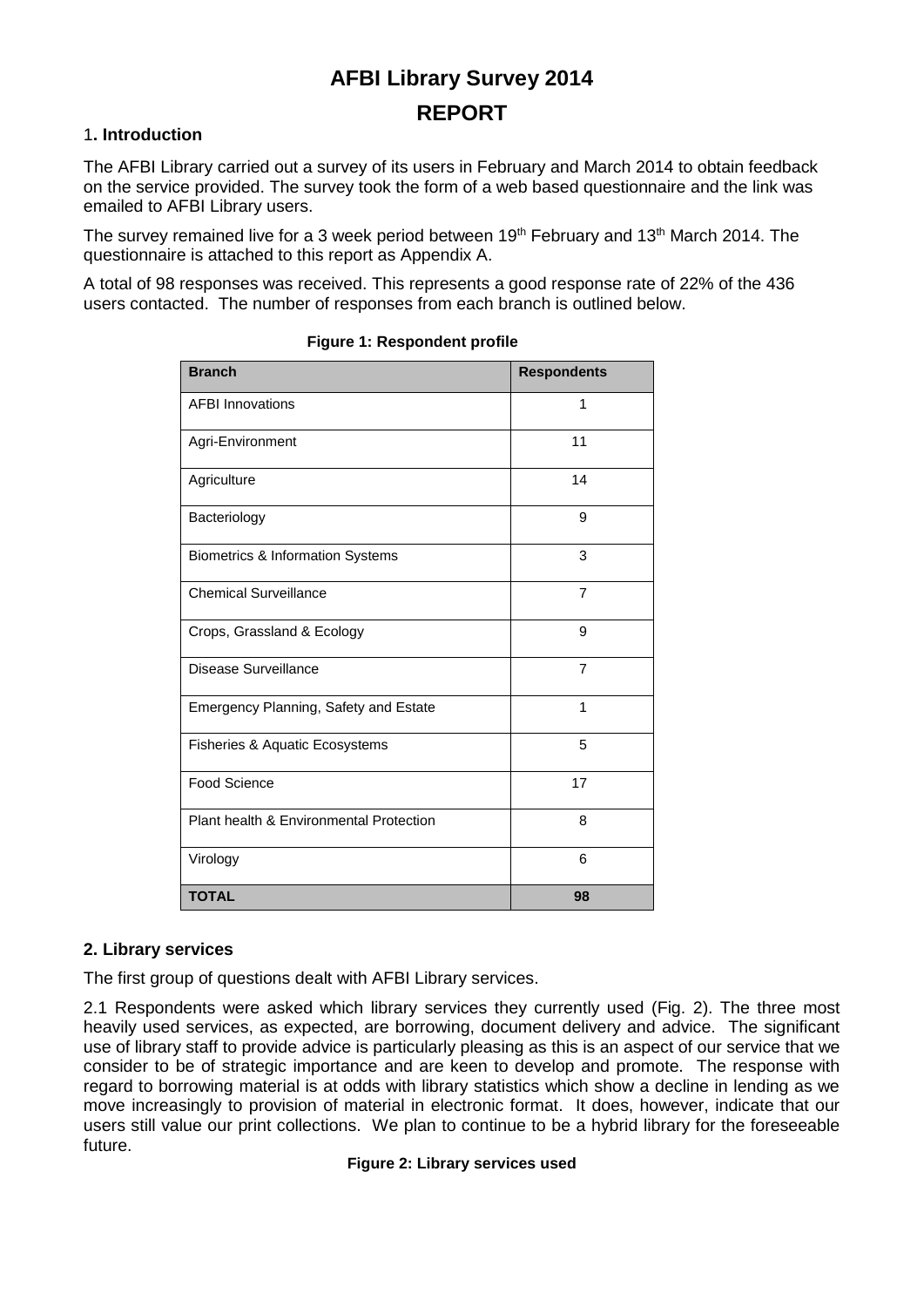

2.2 Users were asked to select services they would like the AFBI Library to develop or introduce. Responses are outlined in Fig. 3. Literature searching remains a popular service but it is interesting to note the need for information on open access, copyright and impact factors. This will be taken on board when planning the training programme for 2014/15.



### **Figure 3: Services to develop or introduce**

### **3. Library resources**

The second group of questions dealt with resources provided by the AFBI Library.

3.1 Users were asked which library resources they used, and what they would like us to provide in future. The results are noted in Fig. 4. Users who answered 'None at all' were invited to note the resources they used. The one user who selected this answer did not use any resource at all. Ejournals remain more popular than print although both are used by a significant number of AFBI staff members. It is pleasing to note that 20% of respondents use electronic books as this service was only introduced in 2014. The significant use of Endnote redounds to the Library's credit as library staff have taken the lead in promoting this service and providing training and ongoing support.



**Figure 4: Library resources used**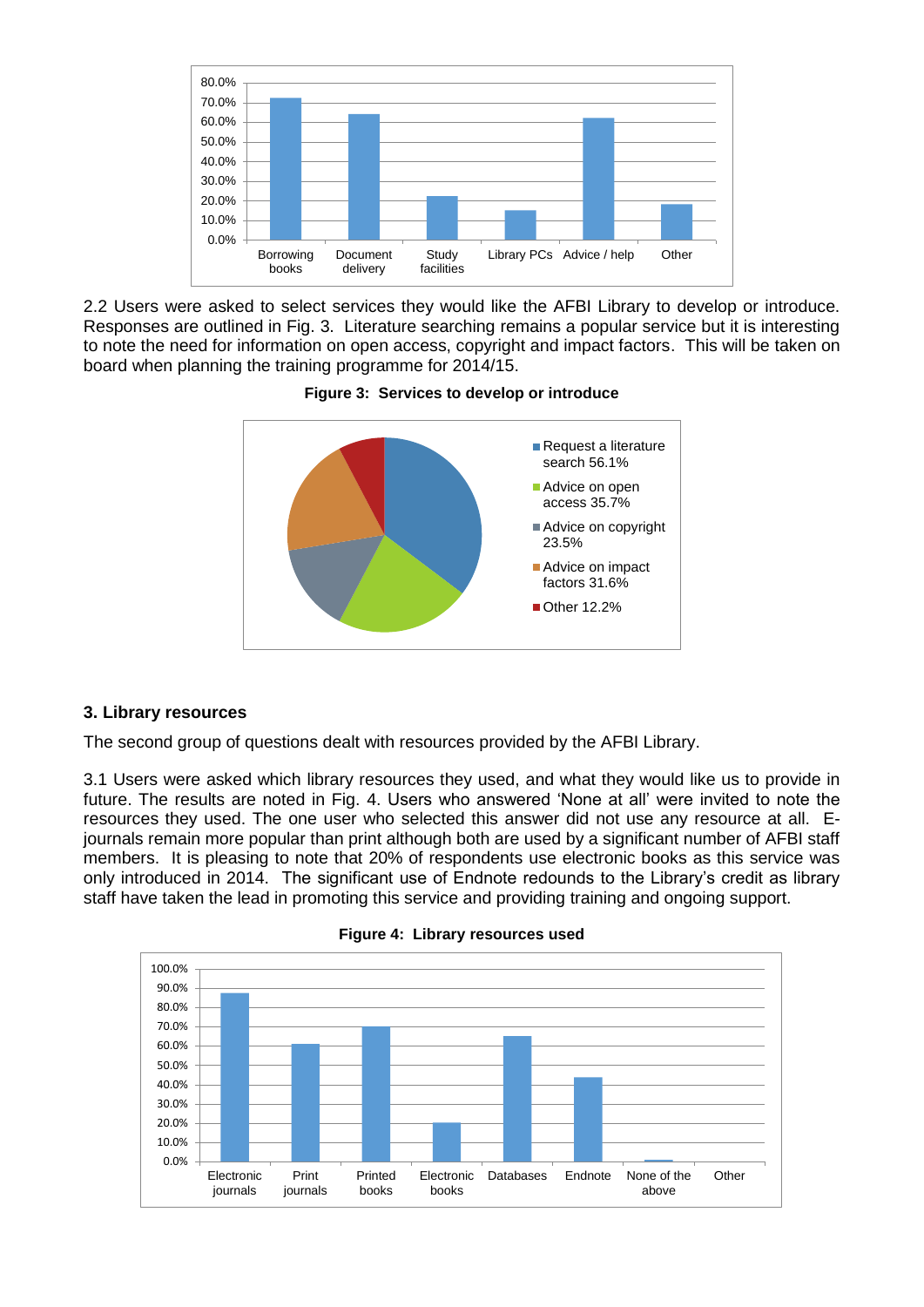3.2 The respondents were then asked if there were any specific resources they would like the Library to provide (Fig 5). Some resources are already available and others are very expensive but new titles suggested will be considered as part of the journal review process carried out by the Library Committee in June. The Library's response to the requests has been noted in fig. 5.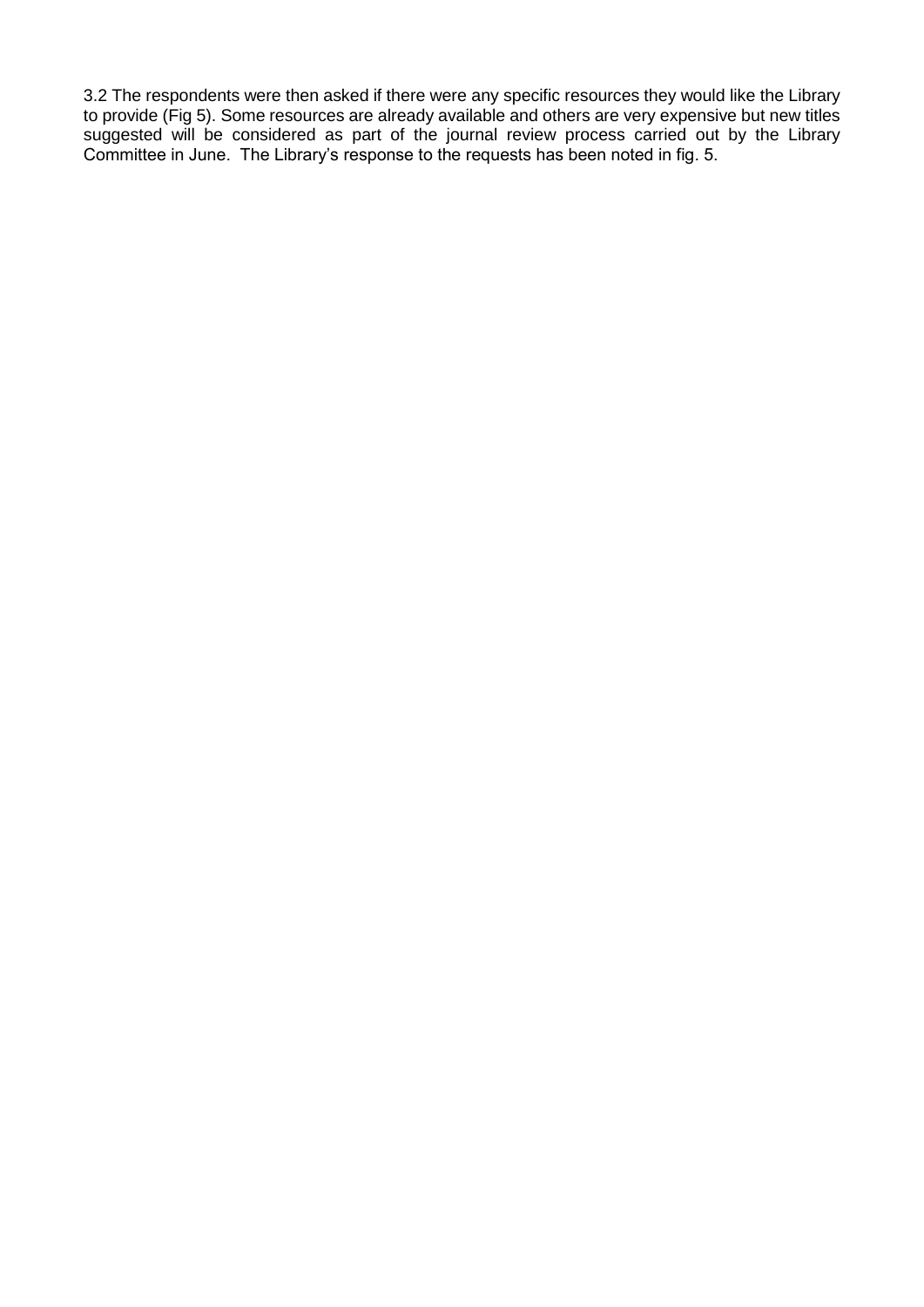#### **Figure 5: Specific resources requested**

| <b>Resource</b>                                                                                                                                       | <b>Library response</b>                                                                                                                                                                                                                                                         |
|-------------------------------------------------------------------------------------------------------------------------------------------------------|---------------------------------------------------------------------------------------------------------------------------------------------------------------------------------------------------------------------------------------------------------------------------------|
| Institutional repository or a database of AFBI<br>references                                                                                          | AFBI repository available                                                                                                                                                                                                                                                       |
| Full access to Springer database                                                                                                                      | Prohibitively expensive                                                                                                                                                                                                                                                         |
| Journal of Molecular Ecology                                                                                                                          | Consider at journal review                                                                                                                                                                                                                                                      |
| Electronic access to Journal of Fish Biology                                                                                                          | AFBI library staff can provide via QUB                                                                                                                                                                                                                                          |
| Journal of Antimicrobial Chemotherapy                                                                                                                 | AFBI library staff can provide via QUB                                                                                                                                                                                                                                          |
| More agriculture journals, especially Asian-<br>Australasian Journal of Animal Science/ Applied<br>Animal Behaviour Science/ Irish Veterinary Journal | Asian-Australasian Journal of Animal Science<br>consider at journal review<br>Applied Animal Behaviour Science already<br>available as AFBI e-journal.<br>Irish Veterinary Journal now called Veterinary<br>Ireland Journal and available as print in AFBI<br>Library Stormont. |
| Agora Business Safety Adviser may be worth trial for<br>one year                                                                                      | Consider at journal review                                                                                                                                                                                                                                                      |
| Cattle practice if not already available                                                                                                              | Cattle practice available as e-journal and as print<br>at AFBI Library Stormont                                                                                                                                                                                                 |
| Access to older references as well as current<br>research in microbiological topics                                                                   | Most e-journals available from c1990 but older<br>references available in print or via ILL.                                                                                                                                                                                     |
| Journal of Sensory Studies                                                                                                                            | Consider at journal review                                                                                                                                                                                                                                                      |
| Endnote help                                                                                                                                          | Available from library staff. Regular training also<br>provided.                                                                                                                                                                                                                |

3.3 The final question in this section asked users what training sessions they would find helpful. The responses are outlined in Fig. 6. The responses to this question will inform future training programmes. It was pleasing to note that the training we currently carry out is indeed what AFBI library users require. In particular it was helpful to have confirmation that literature search training is still required at both a basic and advanced level. A strong focus on Endnote training will continue to be key and it is hoped to introduce bibliometrics training early in 2015.

#### **Figure 6: Library training sessions requested**



### **4. AFBI Library Online**

The next series of questions related to use of the gateway to resources and services, AFBI Library Online.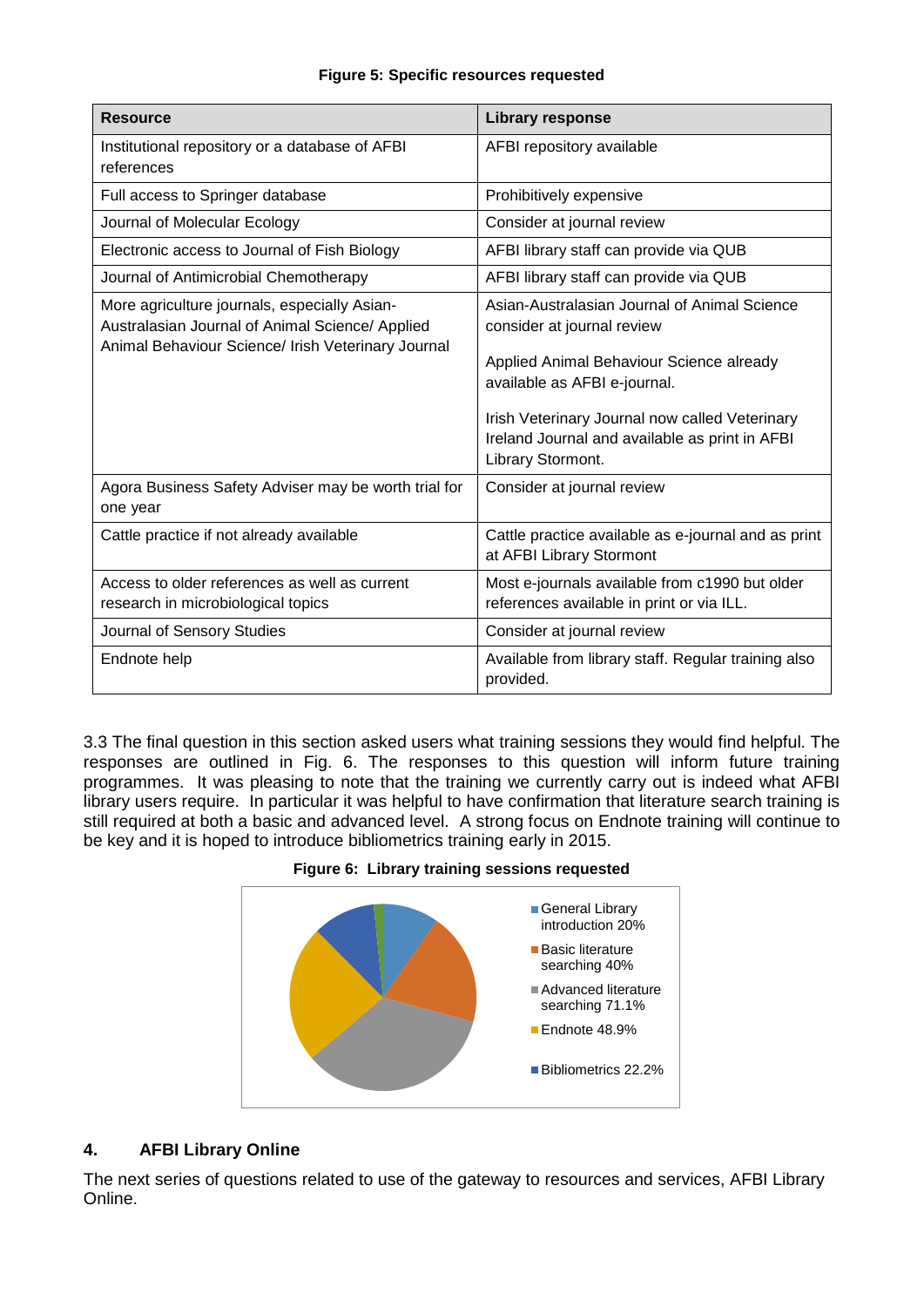4.1 Users were first asked from where they usually accessed AFBI Library Online (Fig. 7). It was noted that very few members of AFBI staff use AFBI Library Online from home. Library staff will continue to promote this via training and reminders as it is important that users come via this route in order to have full access to the subscribed resources. The 10% of users who responded that they did not use AFBI Library Online were directed to answer a supplementary question asking what their main source of online information was. The alternative sources used were Google, Google Scholar and direct access to publishers' websites.



**Figure 7: Point of access to AFBI Library Online**

4.2. Respondents were next asked which AFBI Library Online features they used (Fig. 8). All facilities provided via AFBI Library Online are well used. Library staff, however, noted that only 31.6% renewed their books online and it was felt that this could be promoted further.



**Figure 8: AFBI Library Online features used**

4.3 Respondents were asked which features they would like to see added to AFBI Library Online (Fig.9). A significant interest in being able to use online tutorials was expressed. There was also considerable interest in library services being available on users' mobile devices. Library staff will look at both these requests which are also highlighted as areas for development in the AFBI Library Strategic Plan 2013-2018.

#### **Figure 9: New AFBI Library Online features requested**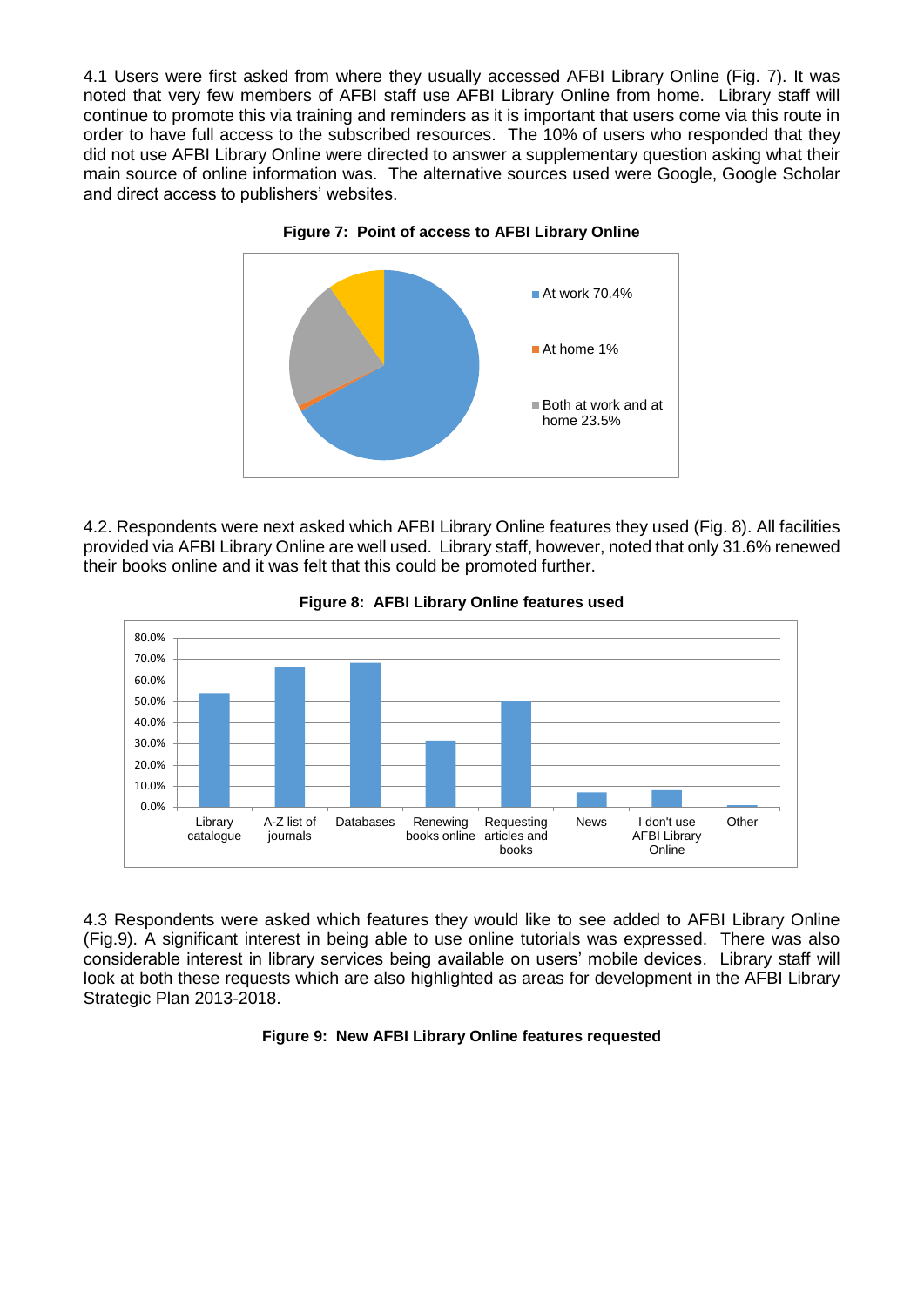

### **5.0 Comments**

It was particularly pleasing that the comments received via the survey were overwhelmingly positive indicating that the library is providing the resources and services that users require. Comments are noted below under the following headings: General, Resources, Services, Training & Support and Suggestions.

#### **General**

*Staff very helpful.*

*An excellent exercise. Well done !*

*Staff are invariably friendly and helpful. The library staff are very obliging and carry out sterling work.*

*AFBI library do a great service. Thanks.*

*I have not used the library since moving from VSD to Newforge over a year ago, as I am too busy. However I think now it has been brought to my attention that I will look and see what is available.*

*The library staff at VSD give excellent service. Advice on current and future developments within the library is always very welcome.*

*I think you guys are doing an outstanding job! The Strategic plan presentation emphasised yet again how much you have to offer and all the services you provide. If only more people were aware of it.*

*Appreciate the help that I receive from the library staff.*

*Until today wasn't aware how much AFBI online offered as I usually just go to the database etc.*

*You are there when needed and your service is also very good. Miss the old days when you had to go to the library to read hard copy journals! But that's progress.*

*Library Newforge staff are most friendly and helpful and that is a major asset for any business. I can contact the staff at any time for help.*

*I think the current service is excellent*

*I also access the QUB Library online through my Hon. QUB status.*

*Thanks for all your hard work* 

*I am very happy for AFBI Library service, thank you for hard work.*

*The AFBI Library and the services provided are essential for divisional objective delivery.*

#### **Resources**

*Staff and facilities very useful and fundamental to my work. I have self-taught myself multiple programmes (MS Access & ArcGIS) using library books.*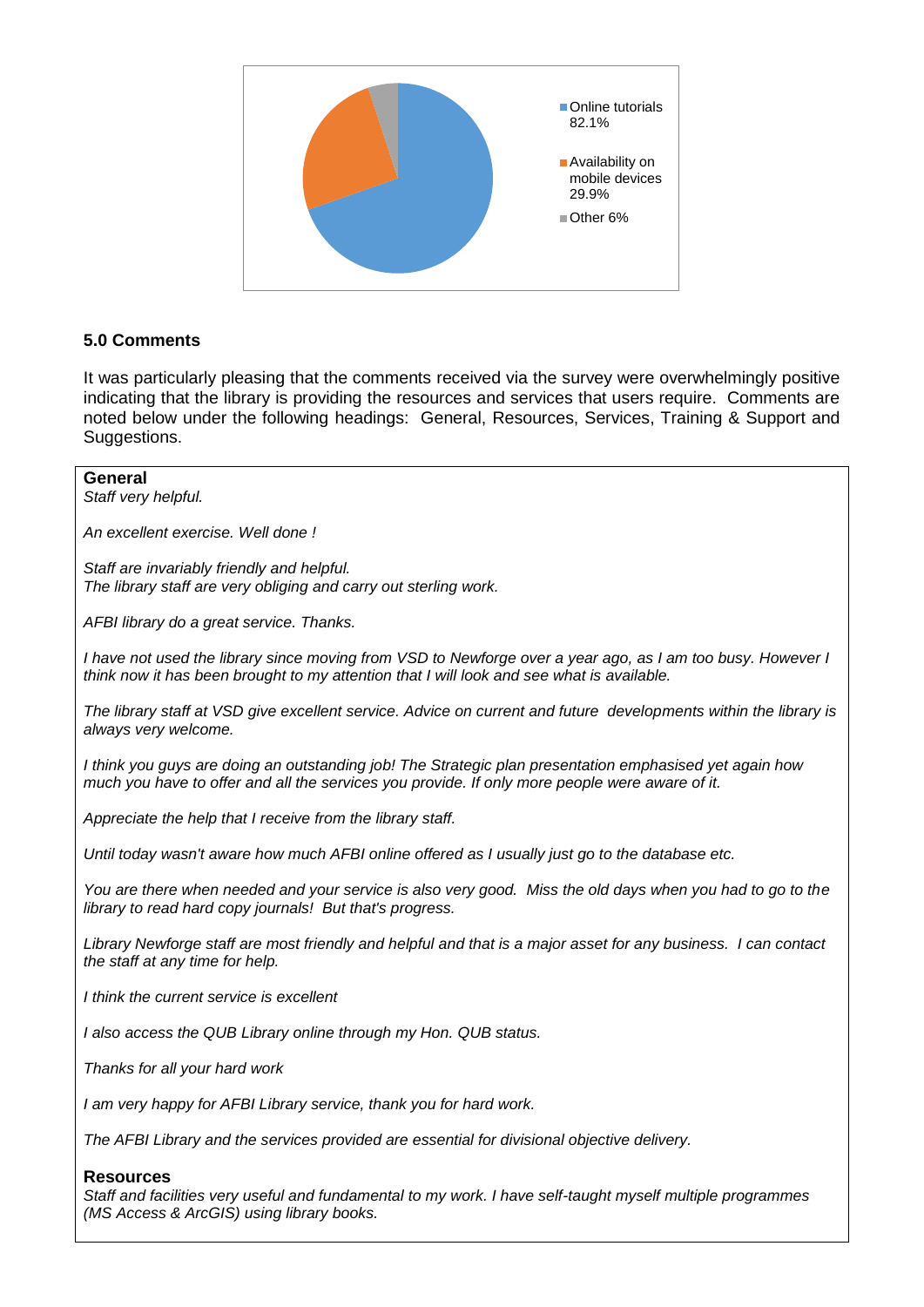*My use of the Newforge Library has declined in recent years as I 'wind down' to retirement but I am still a regular and contented user of online searching of databases. I am of the (probably old-fashioned) opinion that one should conduct one's one literature searches in order that one can apply appropriate weight to each hit*  and make an appropriate judgement on their value. Also, if I miss something (almost inevitable) it is my fault *and I then can have no argument with anyone.*

*I use mainly online searches from office PC. I often find it difficult to get over personally. Online facilities for me are very useful. Being able to access from outside is useful too. Being able to view documents etc digitally is handy.*

#### **Services**

*I just wanted to say thank you for all your help so far and have always been very pleased with the quality of service the library provides. I work in Crossnacreevy and I am so appreciative of getting books and journal papers posted out. No complaints.*

*My use of the Library facilities is intermittent but I have found that when I have requested a paper it has been supplied very quickly and efficiently. Thank You all* 

*I have been a frequent user of Library services at Newforge for well over 30 years now - It's been evolving all this time. I fully support the staff and their efforts without which our research would not be where we are now to put it mildly. Long may the AFBI Library services continue without any staff cuts or budget cuts please.*

*The service provided by AFBI Library at Newforge is most excellent.*

*Very happy with the services provided by the library*

*By the way, anyone can use AFBI library at home? I never used it at home, I thought I cannot access it.*

#### **Training & Support**

*The use of Endnote for my PhD was a complete life saver and saved countless man hours.*

*Library staff have been extremely helpful as I am learning how to use electronic resources* 

*Everyone is very helpful with advice and assistance when required. Most of my dealings with the library is online. This is a very useful tool.*

*I could avail of some training in performing a literature search.*

*I find the current service very good. The staff are always very helpful- in particular Noirin has helped me out on more than several occasions. The EndNote course was very useful and the request of articles facility is also very useful.*

*I find the AFBI library is well stocked and the librarians are extremely helpful if I cannot locate a publication. I have recently made much use of their expertise with copyright issues and they were all incredibly helpful. It is much appreciated by me.*

*I attended a recent Library information session and found it very informative. I do not have time to investigate library services and usually only use the library when I have run out of options for accessing information from elsewhere. However an investment in learning more about the library services may accrue long term benefits*  for me. Perhaps if some mandatory training was introduced I would have no option but to invest the time I *require to my benefit. I am sure there are others similar to me.*

*Found the training offered useful & informative. Good handout information. Might be available already but can you search online with Endnote*? [NB: This is already available.]

*I always find everyone very helpful if I'm trying to access something and run into problems - thank you.*

*The library provides a very important service, and staff respond to requests in a very helpful and prompt manner.*

#### **Suggestions**

*Document scanner as an alternative to photocopying.* [Library staff will look into this.]

*AFBI Hillsborough needs a better Library room space.* [Noted on strategic plan.]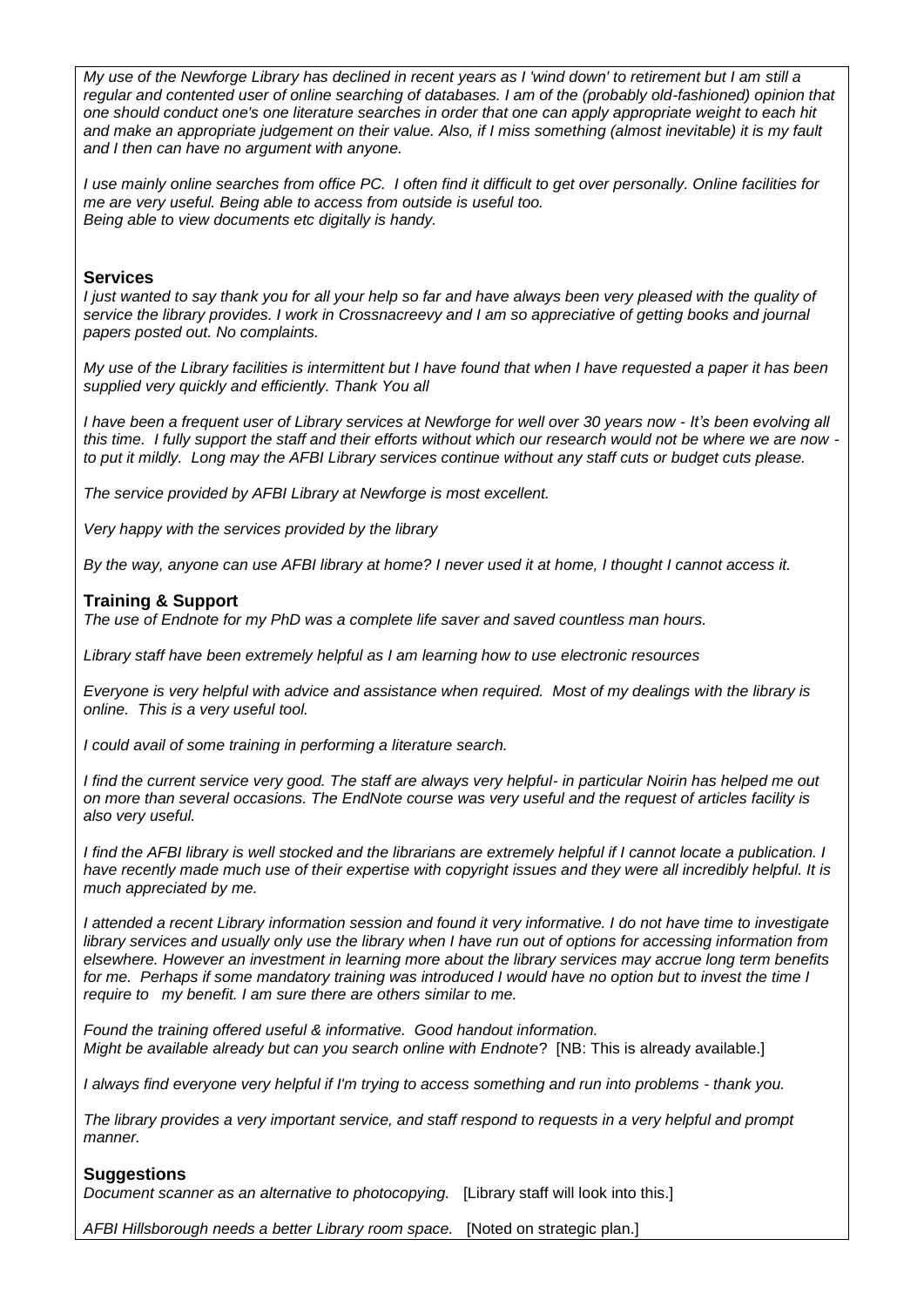*The library provides a great service. I had suggested at a meeting that if AFBI staff were given a specific cost code and "library allowance time" then those of us engaged in mostly statutory work would be able to make more use of it.* 

[Branch Heads advise using project code but library staff will follow this up.]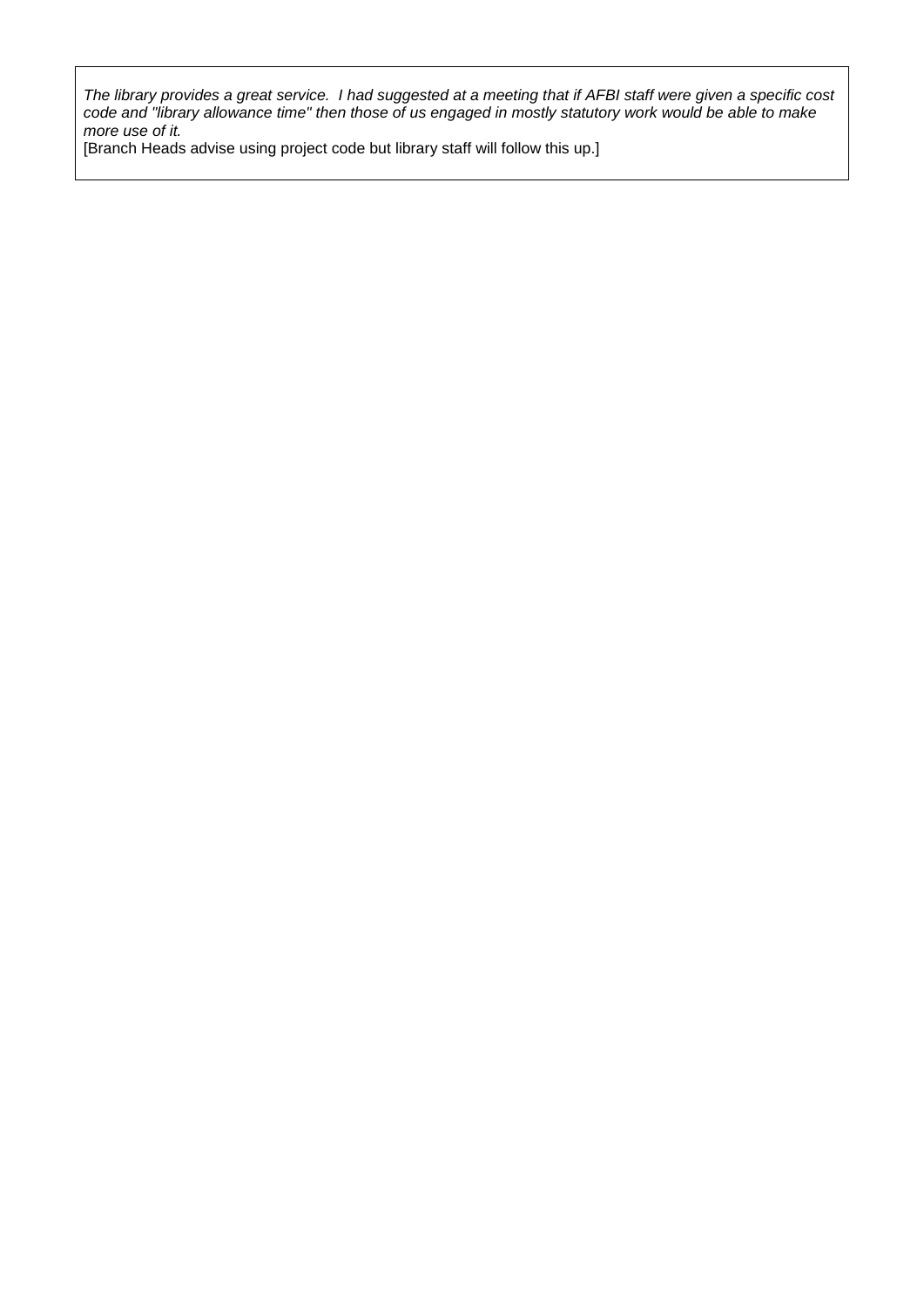# **Appendix A**

## **AFBI Library user survey 2014**

Our Library Strategic Plan 2013-18 is now in place following discussions with staff on the development of AFBI Library services over the next five years.

To help us make the Library work for you, we need your feedback and we would be very grateful if you could complete this brief survey to let us know what you think.

### **1. In which division do you work?**

[Divisions listed for selection online]

### **2. Please select your branch.**

[Branches listed by division for selection online]

### **3. Which of the following Library services do you use?**

- □ Borrowing books
- Document delivery
- $\Box$  Study facilities
- D Library PCs
- □ Advice / help
- □ Other

### **4. Are there any services you want us to develop or introduce?**

- Request a literature search
- Advice on open access
- Advice on copyright
- Advice on impact factors
- □ Other

### **5. Which Library resources do you use?**

- Electronic journals
- Print journals
- □ Printed books
- Electronic books
- Databases
- Endnote
- □ None of the above
- □ Other

### If you answered 'none of the above', which information resource do you mainly use?